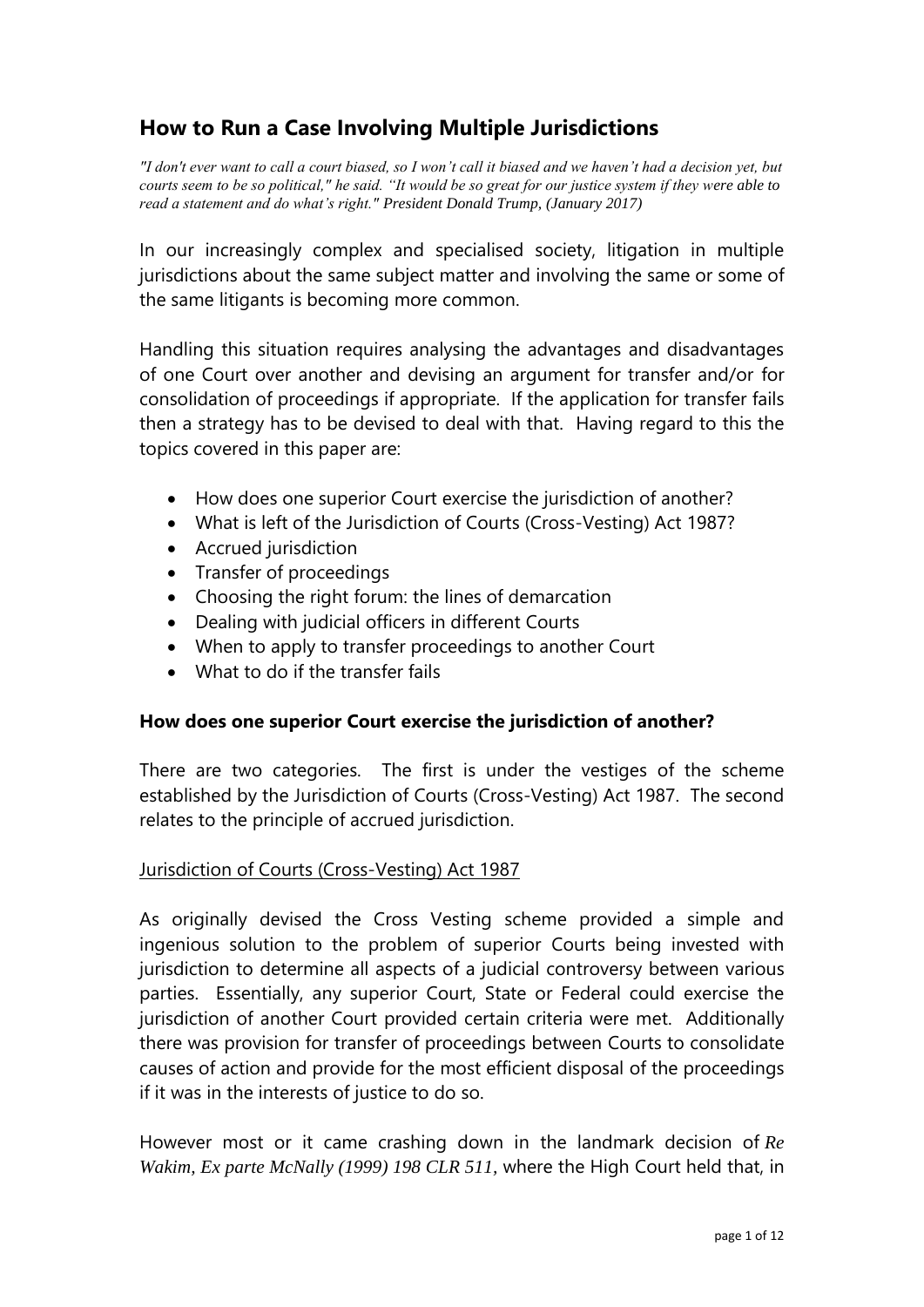so far as the State legislation purported to confer jurisdiction in State matters on the Federal or Family Courts, they were invalid, but left untouched the provisions in the Commonwealth Act relating to conferral of Federal jurisdiction on State Courts and Territories (as it was held to be authorised by Ch III of the Constitution); and the provisions for transfer of proceedings between such Courts. After the decision the Act was amended accordingly.

Sec 4 (1) of that Act provides that if:

- a. the [Federal Court](http://www.austlii.edu.au/au/legis/cth/consol_act/joca1987427/s3.html#federal_court) or the [Family](http://www.austlii.edu.au/au/legis/cth/consol_act/joca1987427/s3.html#family_court) [Court](http://www.austlii.edu.au/au/legis/cth/consol_act/joca1987427/s3.html#family_court) has jurisdiction with respect to a civil matter, whether that jurisdiction was or is conferred before or after the commencement of this Act; and
- b. the Supreme Court of a [State](http://www.austlii.edu.au/au/legis/cth/consol_act/joca1987427/s3.html#state) or [Territory](http://www.austlii.edu.au/au/legis/cth/consol_act/joca1987427/s3.html#territory) would not, apart from this section, have jurisdiction with respect to that matter;

then:

- c. in the case of the Supreme Court of a [State](http://www.austlii.edu.au/au/legis/cth/consol_act/joca1987427/s3.html#state) (other than the Supreme Court of the Australian Capital [Territory](http://www.austlii.edu.au/au/legis/cth/consol_act/joca1987427/s3.html#territory) and the Supreme Court of the Northern [Territory\)](http://www.austlii.edu.au/au/legis/cth/consol_act/joca1987427/s3.html#territory)--that Court is invested with federal jurisdiction with respect to that matter; or
- d. in the case of the Supreme Court of a [Territory](http://www.austlii.edu.au/au/legis/cth/consol_act/joca1987427/s3.html#territory) (including the Australian Capital [Territory](http://www.austlii.edu.au/au/legis/cth/consol_act/joca1987427/s3.html#territory) and the Northern [Territory\)](http://www.austlii.edu.au/au/legis/cth/consol_act/joca1987427/s3.html#territory)--jurisdiction is conferred on that Court with respect to that matter.

As a result a State Supreme Court may exercise all of the powers in the Family Law Act under what remains of the Cross Vesting legislation, but not via versa.

# Accrued jurisdiction in the Family Court

Independently of the Cross Vesting scheme *accrued jurisdiction* permits the accrual of non-federal jurisdiction to a Court exercising federal jurisdiction so that a Court may determine the entire matter before it and not simply the Federal aspects of this matter. It has been recognised as an aspect of the High Court's jurisdiction for many years. It was not until 2002 that it was definitively held that the Family Court could exercise accrued jurisdiction.

In *Warby and Warby (2002) FLC ¶ 93-091* the Full Court identified (at p 88,792) matters to be taken into account in determining whether the Court should exercise such jurisdiction as including:

- what the parties have done;
- the relationships between or among them
- the laws which attach rights or liabilities to their conduct and relationships;
- whether the claims are part of a single justiciable controversy and in determining that question whether the claims are ``attached" and not "severable" or "disparate";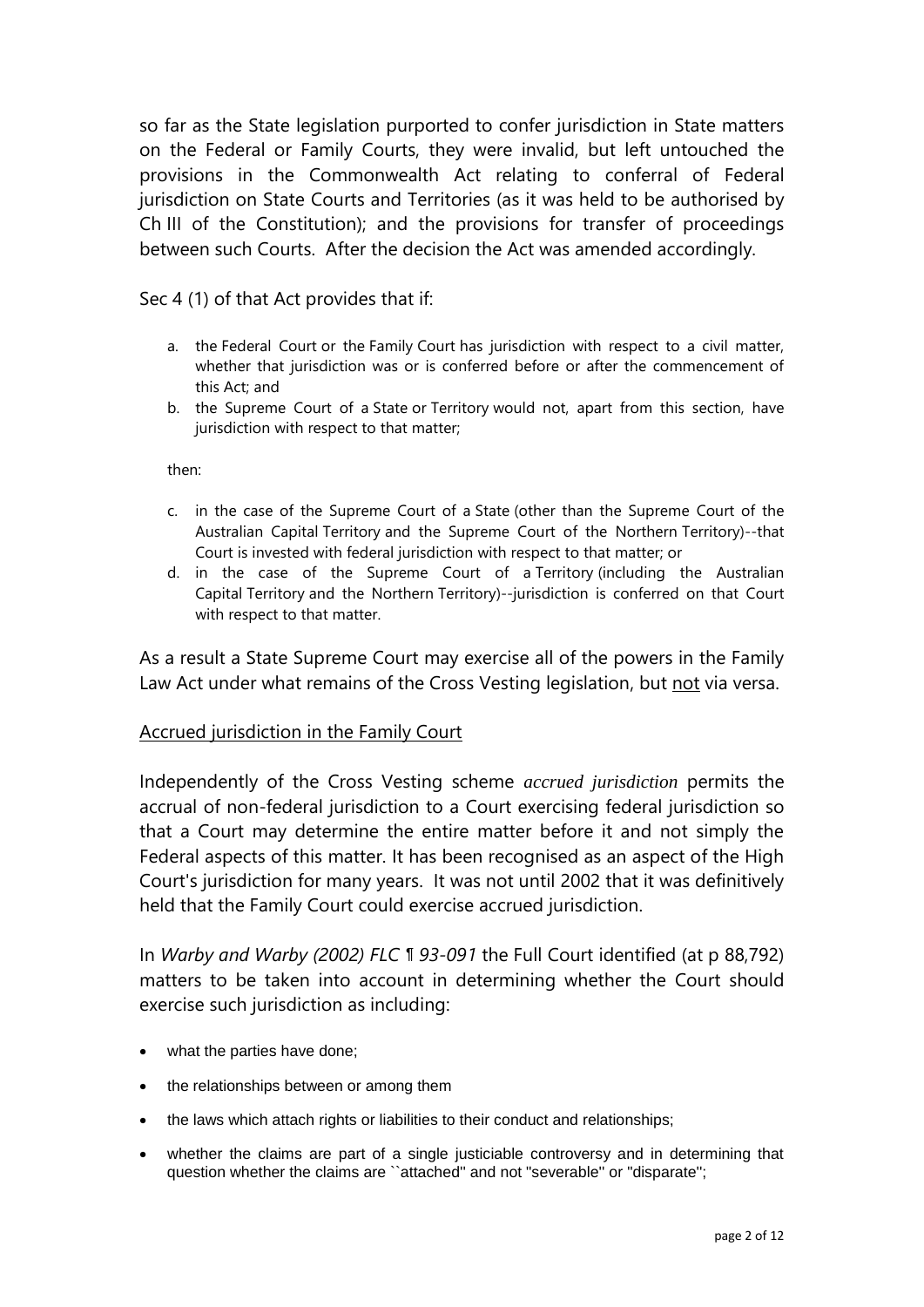- whether the claims are non-severable from a matrimonial cause and arise out of a common sub-stratum of facts; and
- whether the Court has the power to grant appropriate remedies in respect of the "attached'' claims.

The Full Court considered (at p 88,792) that "a rigid filter is difficult to define without close inspection of the particular facts and we would not wish to create an exhaustive definition which must be applied beyond the circumstances posited in this case''.

Three examples of the use of accrued jurisdiction by the Family Court are:

- a. In *Warby and Warby* where there was a dispute to the entitlement of property owned by the wife and her father to which property the husband made financial contributions after marriage.
- b. In *C and C and C: Accrued jurisdiction* (2001) FLC ¶ 93-076 , the husband and wife lived on a property situated at Springwood which was registered in the names of the husband and the third party, as joint tenants. The wife claimed a beneficial interest in the property. At issue was whether the judge could make binding orders against the third party which Jerrard J. found that he could.
- c. In *RUANE & BACHMANN-RUANE AND ORS (ACCRUED JURISDICTION)* [2012] FamCA 369 a financial agreement entered into by the husband and wife was found to be not binding within the meaning of s 90G. The wife sought as part of the proceedings damages for negligence and/or breach of contract and/or breach of fiduciary duty against the second respondent solicitors and third respondent counsel who advised her with respect to the agreement.

# Accrued jurisdiction in the Federal Circuit Court

Sec 14 of the Federal Circuit Court Act provides that:

- In every matter before the Federal Circuit Court of Australia, the Federal Circuit Court of Australia must grant, either:
	- (a) absolutely; or
	- (b) on such terms and conditions as the Federal Circuit Court of Australia thinks just;

all remedies to which any of the parties appears to be entitled in respect of a legal or equitable claim properly brought forward by him or her in the matter, so that, as far as possible: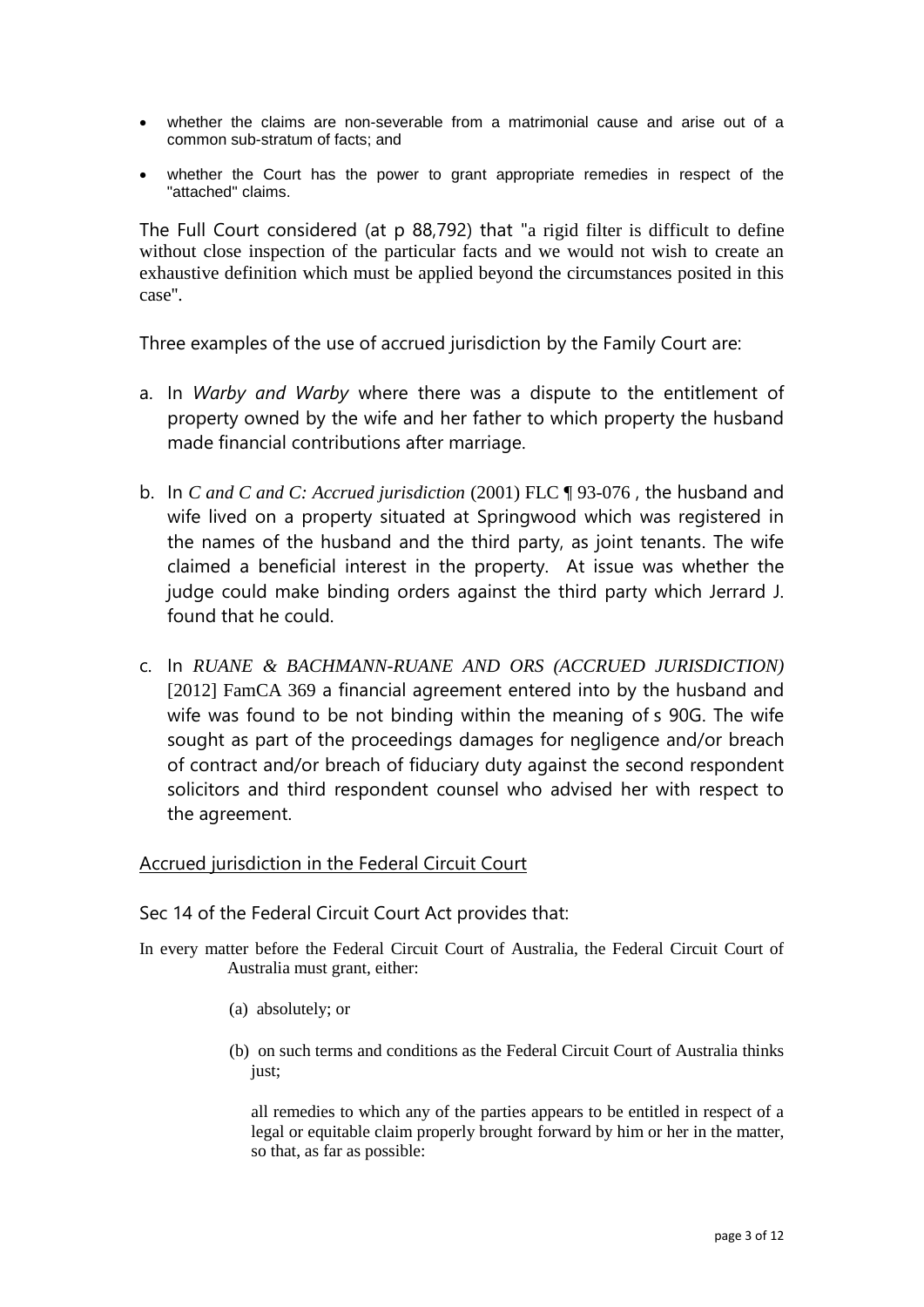- (c) all matters in controversy between the parties may be completely and finally determined; and
- (d) all multiplicity of proceedings concerning any of those matters may be avoided.

According to the learned authors of the CCH Family Law Service this simply provides a power to determine matters that are within the jurisdiction of the Court. Where a "matter" involves issues or claims associated with a matter within the jurisdiction of the Court, consideration must be given to sec 18 in order to determine whether the Court will have accrued or associated jurisdiction with respect to the matter.

Sec 18 of the Federal Circuit Court Act provides that:

To the extent that the Constitution permits, jurisdiction is conferred on the Federal Circuit Court of Australia in respect of matters not otherwise within its jurisdiction that are associated with matters in which the jurisdiction of the Federal Circuit Court of Australia is invoked.

They go on to say that however, it is clear that the intention of Parliament is to provide the Court with sufficient power to completely deal with a matter so as to avoid multiple proceedings. They cite the Explanatory Memorandum which states as follows:

25. Clause 14 gives the Court the power to conclusively determine all the claims that are before the Court and to grant whatever remedies are necessary to do so. This provision is designed to avoid multiple proceedings arising from the same dispute between the parties.

Consistent with this the Federal Circuit Court has exercised accrued jurisdiction both in Family Law and non-Family Law proceedings; see *WATERS & DURRANT [2015] FCCA 2419 per Judge Harman.*

# Limitations of Accrued Jurisdiction

Whilst the use of accrued jurisdiction is a versatile solution there is one significant caveat however which must be borne in mind at all times. The availability and exercise of accrued jurisdiction is not as of right, it is at the discretion of the trial judge. This makes the initial choice of forum highly important as discussed below. The risks are magnified as an order for transfer or the refusal to transfer is not subject to appeal.

# Transfer of proceedings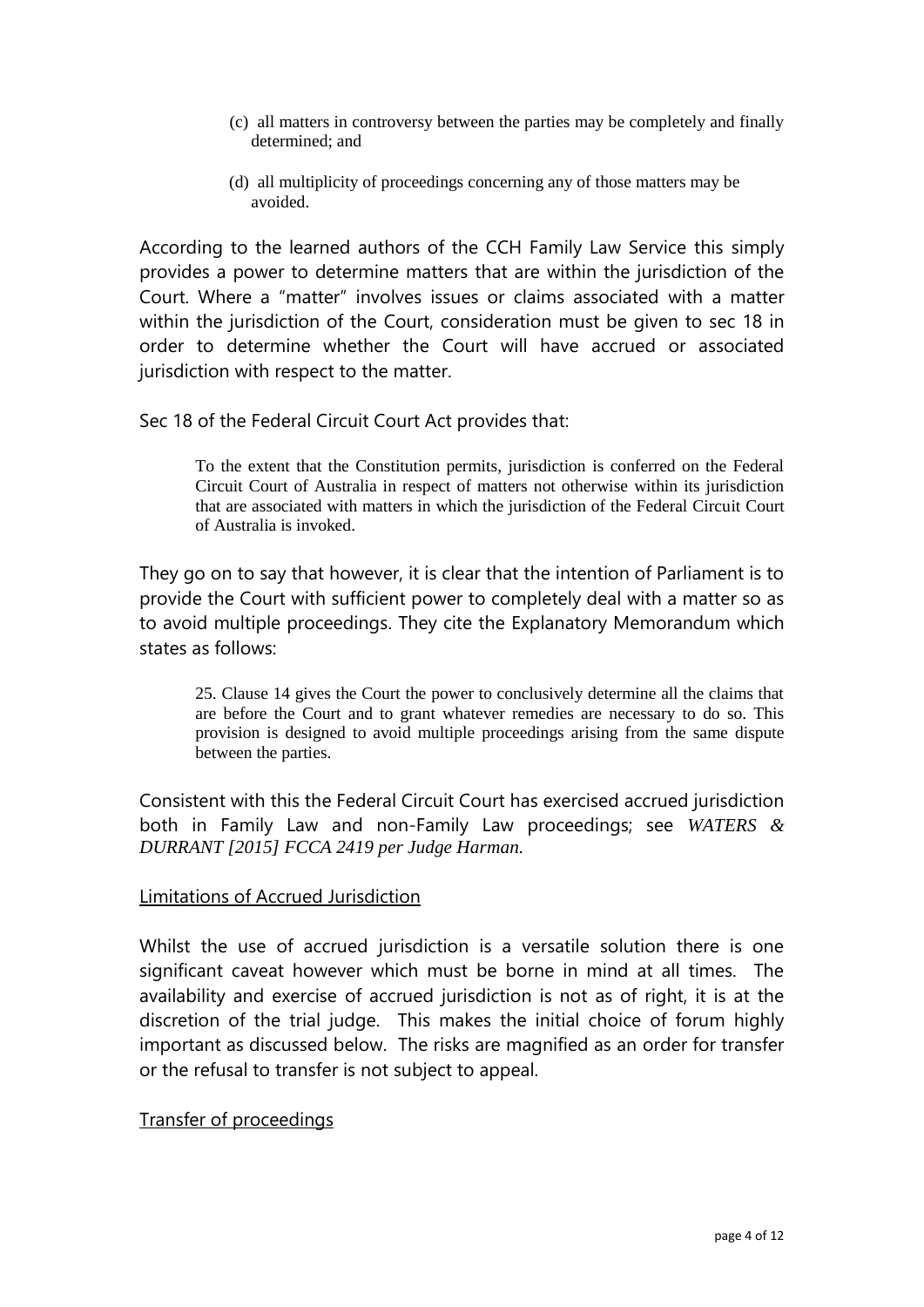Section 5 (4) Jurisdiction of Courts (Cross-vesting) Act 1987 Act is the relevant section concerning transfer of proceedings from the Family Court to a State Superior Court. Reduced to its essence the question is whether a transfer is in the interests of justice once the prerequisites in the section are met.

Those criteria are set out in section 5(1)(b)(ii); viz:

- (A) whether, in the opinion of the first Court, apart from this Act and any law of a [State](http://www.austlii.edu.au/au/legis/cth/consol_act/joca1987427/s3.html#state) relating to cross-vesting of jurisdiction and apart from any accrued jurisdiction of the [Federal Court](http://www.austlii.edu.au/au/legis/cth/consol_act/joca1987427/s3.html#federal_court) or the [Family Court,](http://www.austlii.edu.au/au/legis/cth/consol_act/joca1987427/s3.html#family_court) the relevant [proceeding](http://www.austlii.edu.au/au/legis/cth/consol_act/joca1987427/s3.html#proceeding) or a substantial part of the elevant [proceeding](http://www.austlii.edu.au/au/legis/cth/consol_act/joca1987427/s3.html#proceeding) would have been incapable of being instituted in the first Court and capable of being instituted in the [Federal Court](http://www.austlii.edu.au/au/legis/cth/consol_act/joca1987427/s3.html#federal_court) or the [Family Court;](http://www.austlii.edu.au/au/legis/cth/consol_act/joca1987427/s3.html#family_court)
- (B) the extent to which, in the opinion of the first Court, the matters for determination in the relevant [proceeding](http://www.austlii.edu.au/au/legis/cth/consol_act/joca1987427/s3.html#proceeding) are matters arising under or involving questions as to the application, interpretation or validity of a law of the Commonwealth and not within the jurisdiction of the first Court apart from this Act and any law of a [State](http://www.austlii.edu.au/au/legis/cth/consol_act/joca1987427/s3.html#state) relating to crossvesting of jurisdiction; and
- (C) the interests of justice;

In *Dawson v Baker (1994) 120* ACTR 11, Miles CJ of the ACT Supreme Court held that:

The decision about whether a transfer is or is not in the interests of justice is in the nature of a value judgment. Once the value judgment is made there is no discretion as to whether or not an order should be made. The Court must order the transfer or refuse to order the transfer in accordance with the decision whether to do so is in the interests of justice. The order for transfer or the refusal to transfer is not subject to appeal.

Quoting from Street CJ: from *Bankinvest AG v. Seabrook and Others* (1988) 14 NSWLR 711 at 714,

A decision about cross vesting "calls for what I might describe as a "nuts and bolts" management decision as to which Court, in the pursuit of the interests of justice, is the more appropriate to hear and determine the substantive dispute. Consideration of textured principle and deep learning - in particular principles of international law such as forum non conveniens - have no place in a cross vesting adjudication. There is, in substance, no principle to be enunciated other than the necessity of applying the specific considerations stated in the cross-vesting legislation, primary amongst which is the pursuit of the interests of justice. Internal administrative decisions within a Court as to where particular proceedings should best go forward in the interests of justice are in many ways akin to the making or refusing of transfer orders under the cross-vesting legislation.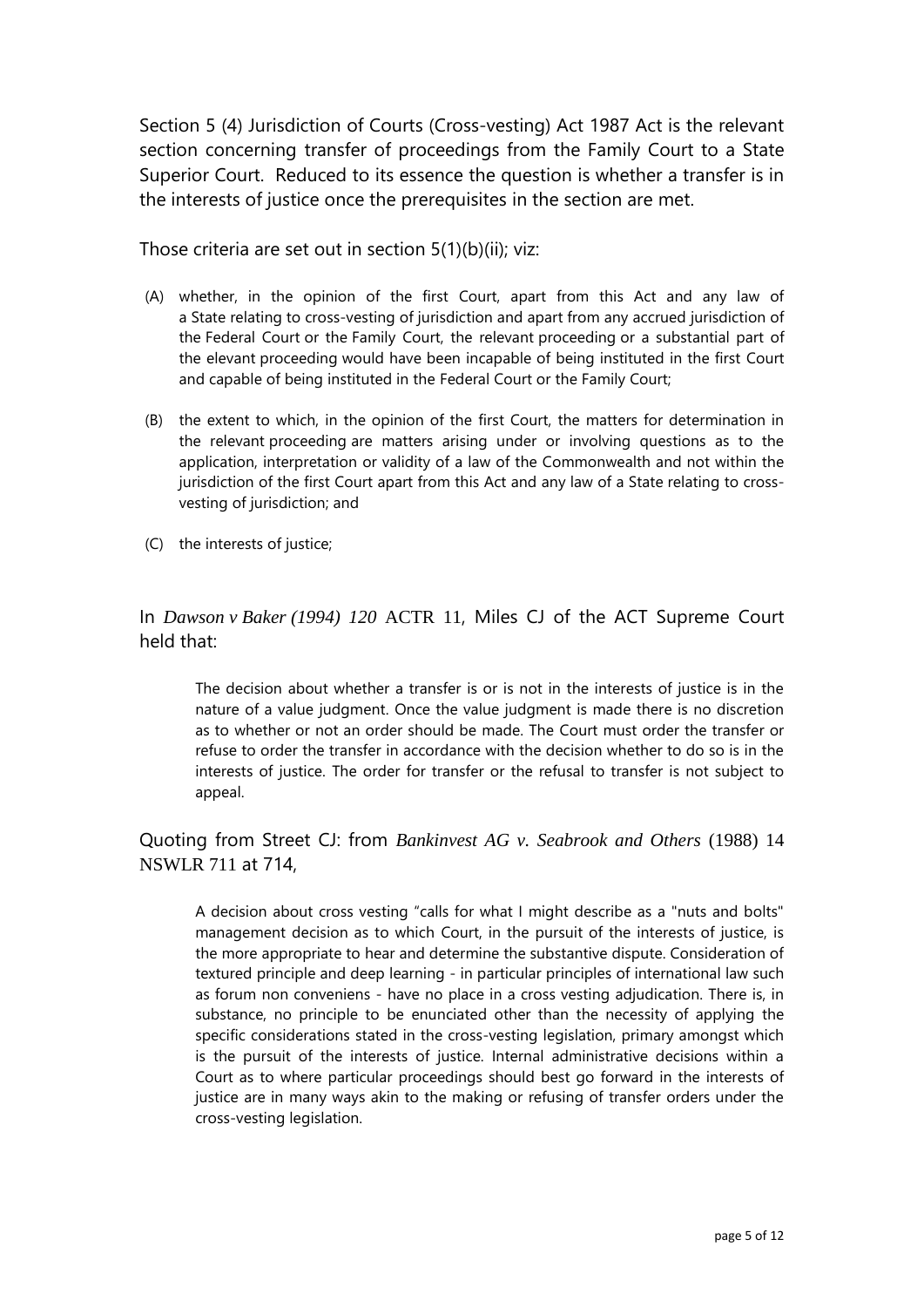A recent case where Family Court proceedings where and consolidated with Supreme Court proceedings involving various equitable, trust and corporate matters and parties was *LL Pty Limited & Dawson* & Ors [2015] FamCA 709. In that case, Loughnan J considered whether he should transfer property proceedings to the Supreme Court of NSW. The parties were engaged in several pieces of litigation in the NSW Supreme Court and Family Court. The Supreme Court (Darke J.) had refused an application to have the related proceedings transferred to the Family Court. His Honour in that case, on the facts of that case, decided that it was in the interests of justice to transfer the proceedings to the Supreme Court.

In another recent case of *Vega and Riggs* [2015] FamCA 797 Watts J. was asked to transfer proceedings in the Family Court brought under sec 44(3) to the NSW Supreme Court where there were concurrent proceedings underway for the sale of a jointly owned property under sec 66G of the Conveyancing Act (NSW). His Honour refused to do so, stating inter alia, that the sec 66G proceedings were overridden by sec 109 of the Constitution and the Family Law proceedings should prevail.

# Choosing the right forum: the lines of demarcation

Taking this all into account how do you decide where to commence proceedings? Although this list is not exhaustive, the considerations include:

- Who goes first? Sometimes bringing the first application offers the advantage in keeping the proceedings in the forum of choice. Where a respondent brings a claim in a second Court apparently in response to the original proceedings brought in the first the litigant is open to the charge of being deliberately obstructive and unnecessarily duplicating litigation.
- Which Court is the most "natural" forum for the dispute? By this I mean which Court has the resources, procedures and jurisdiction most suited to the resolution of the dispute. For example, in *LL Pty Limited & Dawson* & Ors the majority of the parties were not spouses and their causes of action only peripherally related to property Family Law proceedings.
- Which Court can dispose of the matter most quickly and efficiently? In this regard, generally speaking, any transferred proceedings or those relying on accrued jurisdiction are subject to the rules and procedures of the Court hearing them. To give some simple examples, a Family Law property claim transferred to the Supreme Court is unlikely to be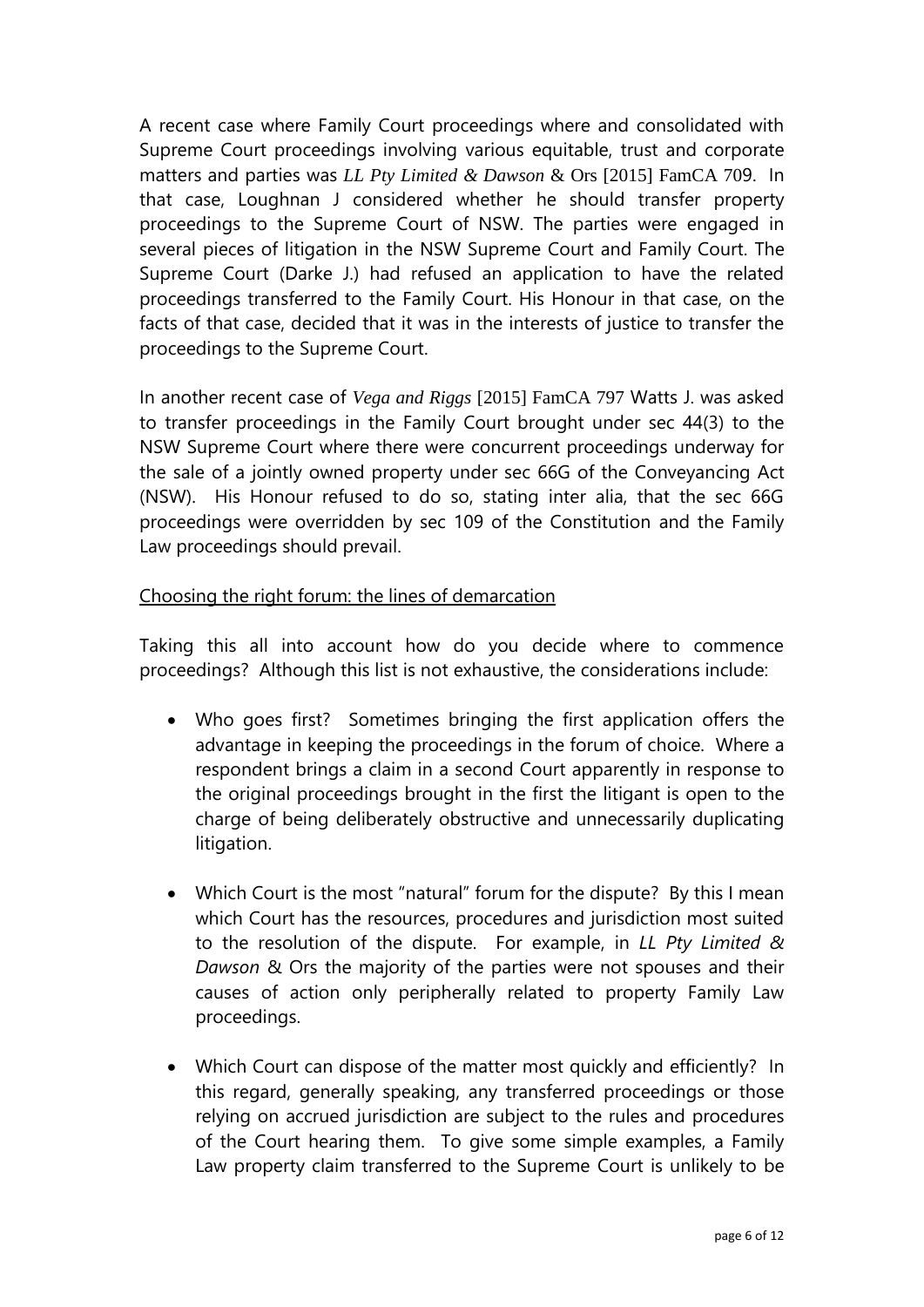allocated a conciliation conference and the rules of Supreme Court will govern matters such as disclosure, discovery and appointment of experts. The matter will travel the same procedural path as the Supreme Court cause of action being heard with it. By way of another example, if it is primarily an Equity cause it will be subject to *SUPREME COURT PRACTICE NOTE SC Eq 1* which sets out in detail the procedure to ready a matter for trial including the filing of affidavits and expert evidence.

# Dealing with judicial officers in different Courts

It goes without saying that when appearing before a judicial officer unfamiliar with the cause of action and/or legislation in your case an effort must be made to properly encapsulate your claim and to contrast and explain its relationship with the other causes of action traveling with it. This involves making no presumptions about how your case appears at face value.

If you are seeking to have it transferred to another forum be mindful of putting evidence before the Court about why it is in the interests of justice to do so (having regard to the issues that I am discussing).

If you wish the case to remain where it is, be ready to explain exactly what evidence is required and the procedural steps necessary to ready the matter for trial. Remember that this has to be presented and framed within the rules and case management guidelines of the Court you are in. You might seek assistance from a practitioner familiar with the jurisdiction. Ideally, you would brief Counsel familiar with practice in that Court as well.

Further if you are also seeking interlocutory relief, make sure you abide by the Court's rules and practices.

# When to apply to transfer proceedings to another Court

There are many considerations about applying for a transfer, but the essential considerations are:

Can a strong a case be made out that it is in the interests of justice to transfer the proceedings?

- How do the costs of running a case in the current Court and the proposed Court of transfer differ.
- Compare the delay before the matter might be heard in each Court.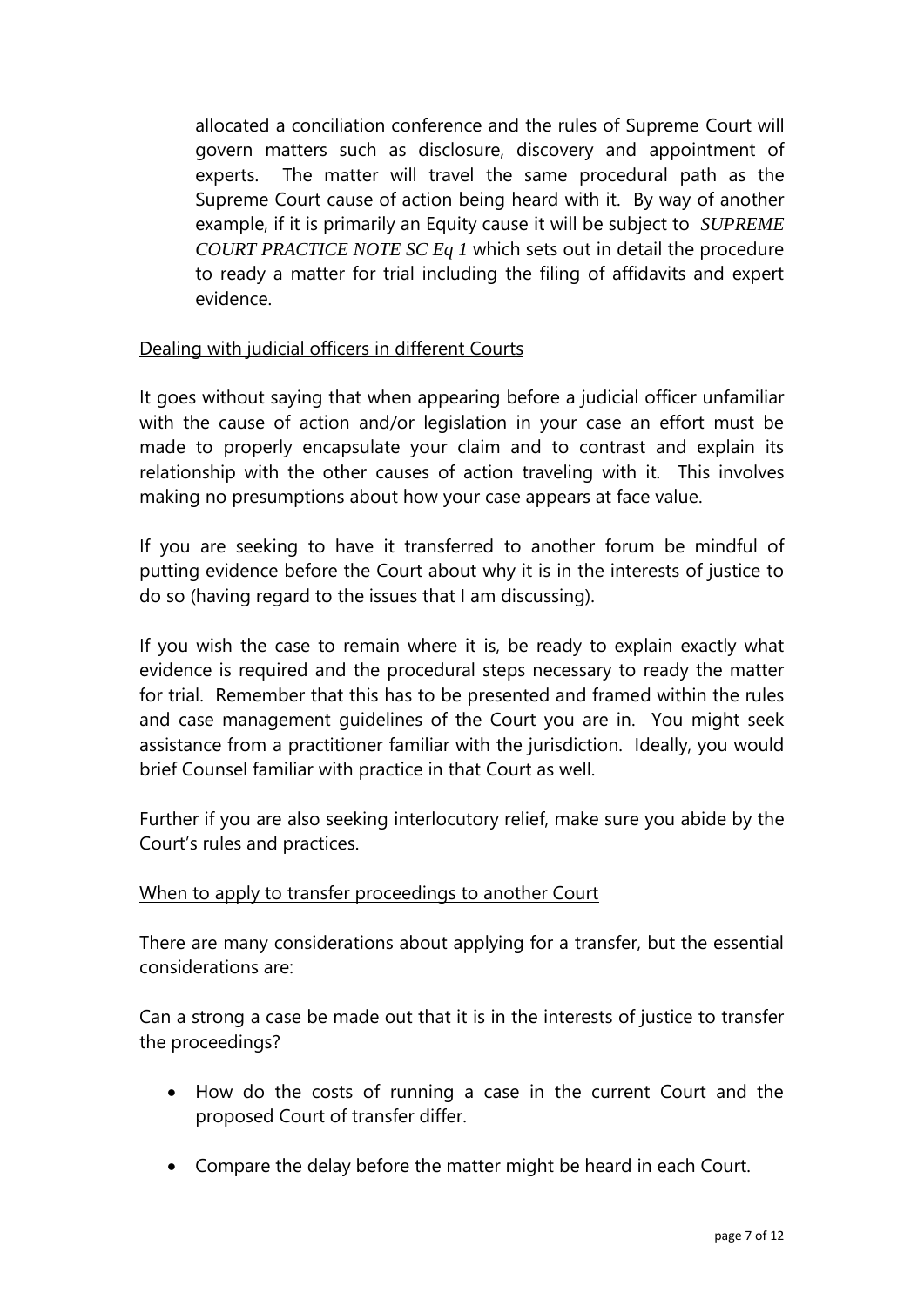Consider the effect on any appeal of your claim in the current Court. For example an appeal concerning proceedings heard at first instance in the NSW Supreme Court would be entertained by the NSW Court of Appeal. This would include the Family Law cause of action included in the proceedings.

# What to do if your transfer fails

Note that the order for transfer or the refusal to transfer under the Cross Vesting legislation is not subject to appeal.

### Parallel proceedings

There are numerous practical and legal problems where proceedings run in parallel. Inevitably along the way decisions made in one Court will "tread on the toes" of the other proceedings. For example, if there are contrary findings of fact and/or interlocutory orders interfere with the progress of the other proceedings. A simple example might be a finding in the Supreme Court that a debt between a spouse and a third party family member is enforceable applying the law of contract strictly whilst in the Family Court applying principles in cases such as *Biltoft and Biltoft (1995) FLC ¶ 92-614* the loan to or from a family member might be discounted or even disregarded.

Another difficulty is the possible effect of restrictions imposed about the use of subpoenaed material obtained in one set of proceedings in proceedings in another Court. Generally speaking sec 121 of the Family Law Act prohibits the publication of information in Family Law proceedings that would identify a party, related person or witness. Beaching the section is an offence punishable, upon conviction by imprisonment for a period not exceeding one year.

There is however an exception in the section as follows:

The preceding provisions of this section do not apply to or in relation to:

- (a) the communication, to persons concerned in proceedings in any court, of any pleading, transcript of evidence or other document for use in connection with those proceedings; or
- (aa) the communication of any pleading, transcript of evidence or other document to authorities of States and Territories that have responsibilities relating to the welfare of children and are prescribed by the regulations for the purposes of this paragraph;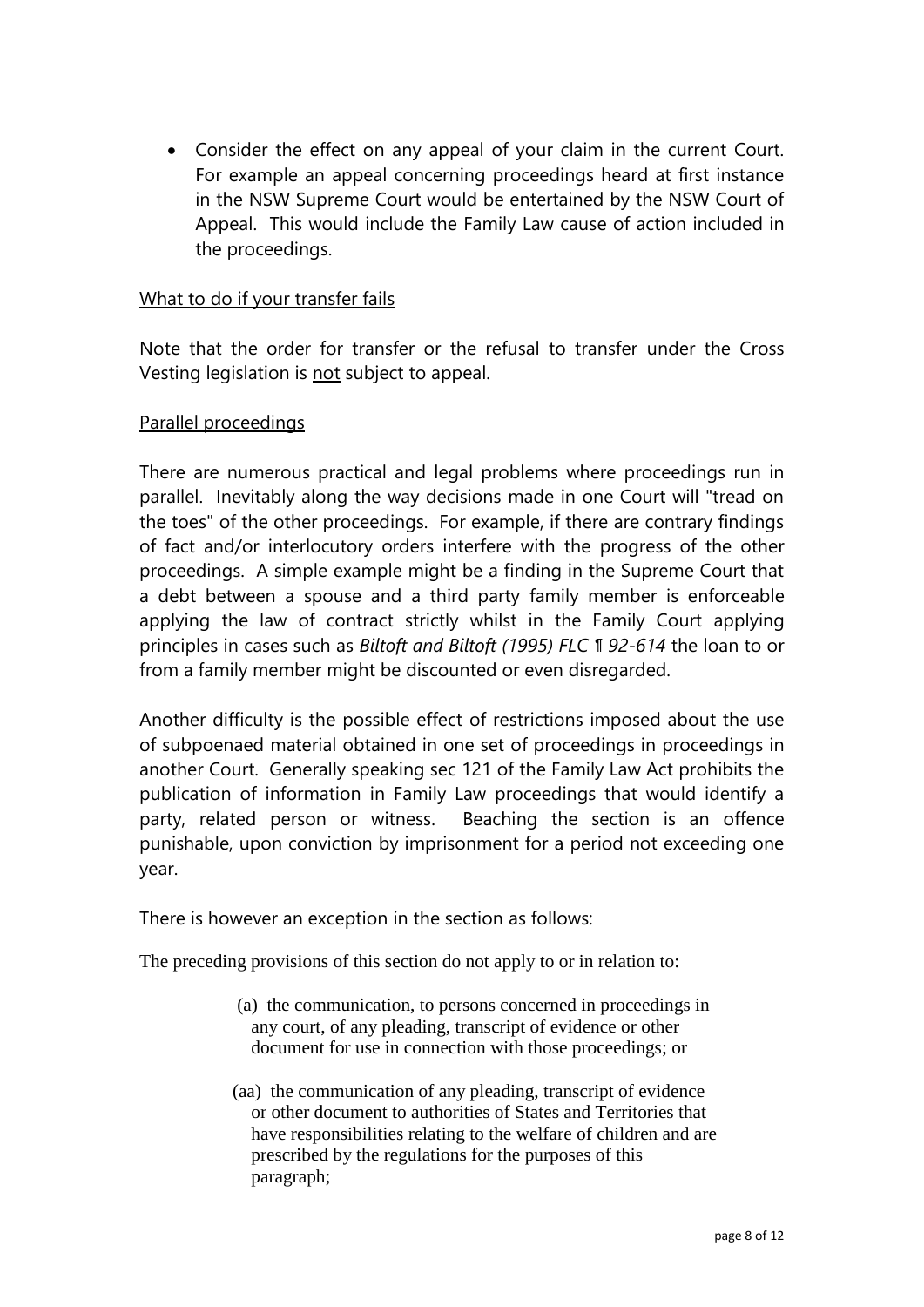Nevertheless one can well imagine an argument being raised to restrict the use elsewhere of subpoenaed documents obtained in Family Law proceedings with the potential that they are excluded.

One thing is certain; a decision must be made about the order for determination of the two sets of proceedings. Continuing with the previous example one would expect an application might be made in the Family Court under sec 79(5) of the Act for the Family Law proceedings to be adjourned until the Supreme Court proceedings are concluded so that the liabilities of the spouses owing to or from third parties to be crystallized before hearing the property claim.

# Anti-suit injunction - proceedings in Foreign Courts

In the area of conflict of laws, an anti-suit injunction is an order issued by a court or arbitral tribunal that prevents an opposing party from commencing or continuing a proceeding in another jurisdiction or forum. Typically they are sought to prevent a party seeking an advantage by continuing proceedings in a foreign jurisdiction where the relevant legal principles are more favourable for them.

The general principles applicable in Australia to applications for injunctions to restrain a person from foreign proceedings may be summarised as follows:

(i) the basis of the exercise of the jurisdiction lies in the principle of equity preventing unconscionable behaviour, and general concepts of justice, and the exercise of the jurisdiction should not be limited to specific categories of cases;

(ii) the Court's power to restrain parties from commencing or continuing proceedings in a foreign jurisdiction should be exercised cautiously, having regard to international comity and the fact that such restraining orders interfere indirectly with the operation of the foreign court;

(iii) the Court should have regard to the principles in *Voth v. Manildra Flour Mills Pty Ltd (1990) 171 CLR 538* which apply to decisions as to the exercise of jurisdiction by Australian courts, and thus in general should not restrain a party from pursuing proceedings in a foreign court where that foreign court cannot be characterised as a clearly inappropriate forum;

(iv) relevant factors include whether granting the injunction will deprive the respondent (the party against whom the injunction is sought) of a significant advantage or otherwise cause the respondent hardship; and whether refusing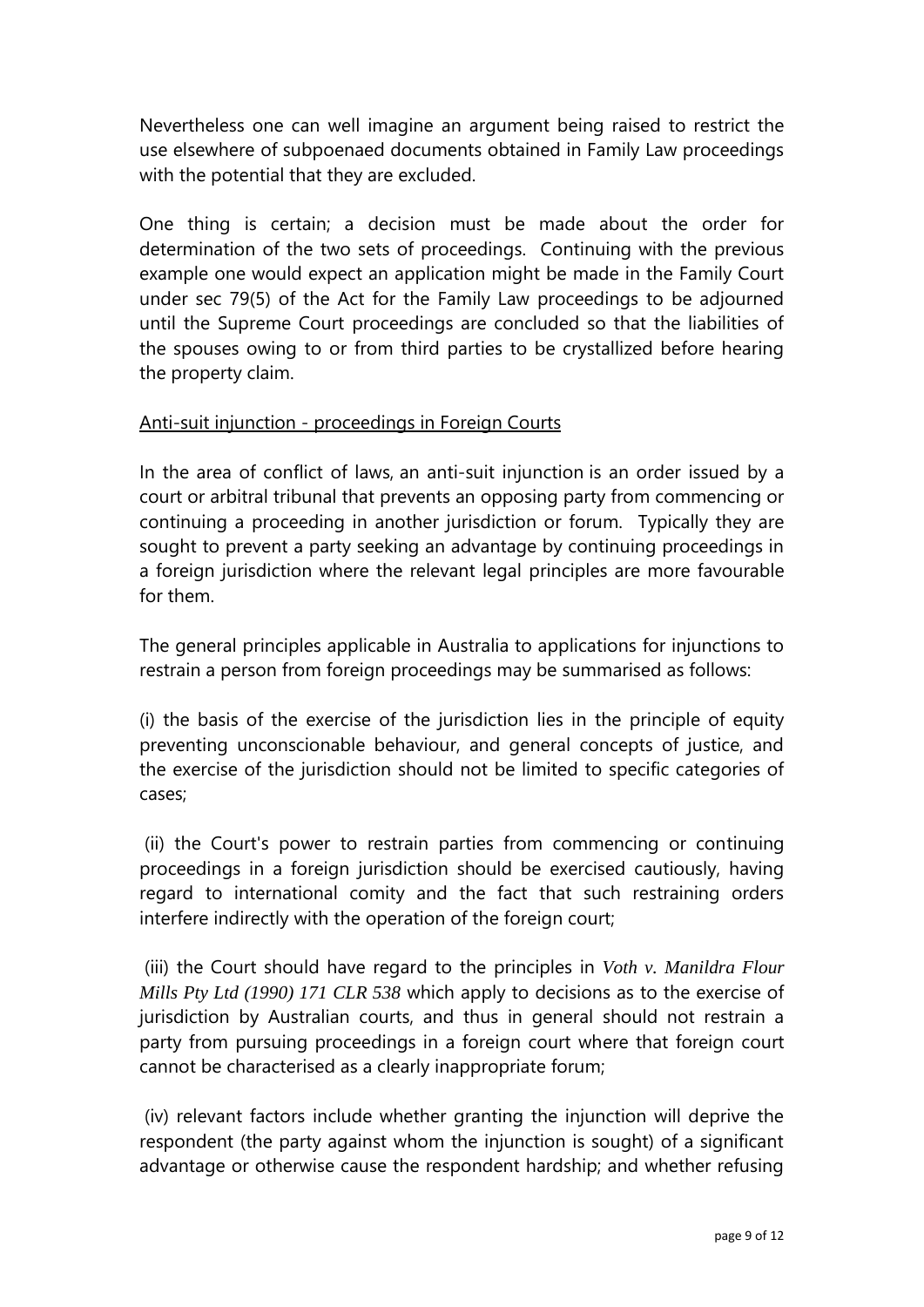it will deprive the applicant (the party seeking the injunction) of a significant advantage or otherwise cause the applicant hardship;

(v) the Court should consider whether there is anything in the relevant legislation indicating that a particular approach or emphasis is appropriate.

A recent case where an anti-suit injunction was granted was a Federal Circuit Court decision by Judge Harland in *Page and Page [2016] FCCA 3126.*

### **Postscript**

Whether or not proceedings in different Courts are transferred and consolidated or simply remain running in parallel, always remember that they are distinct causes of action and must me treated that way. Trying the merge them into a single cause may result in serious problems and lead to general confusion.

Richardmaurice

Richard Maurice Edmund Barton Chambers 13 March, 2017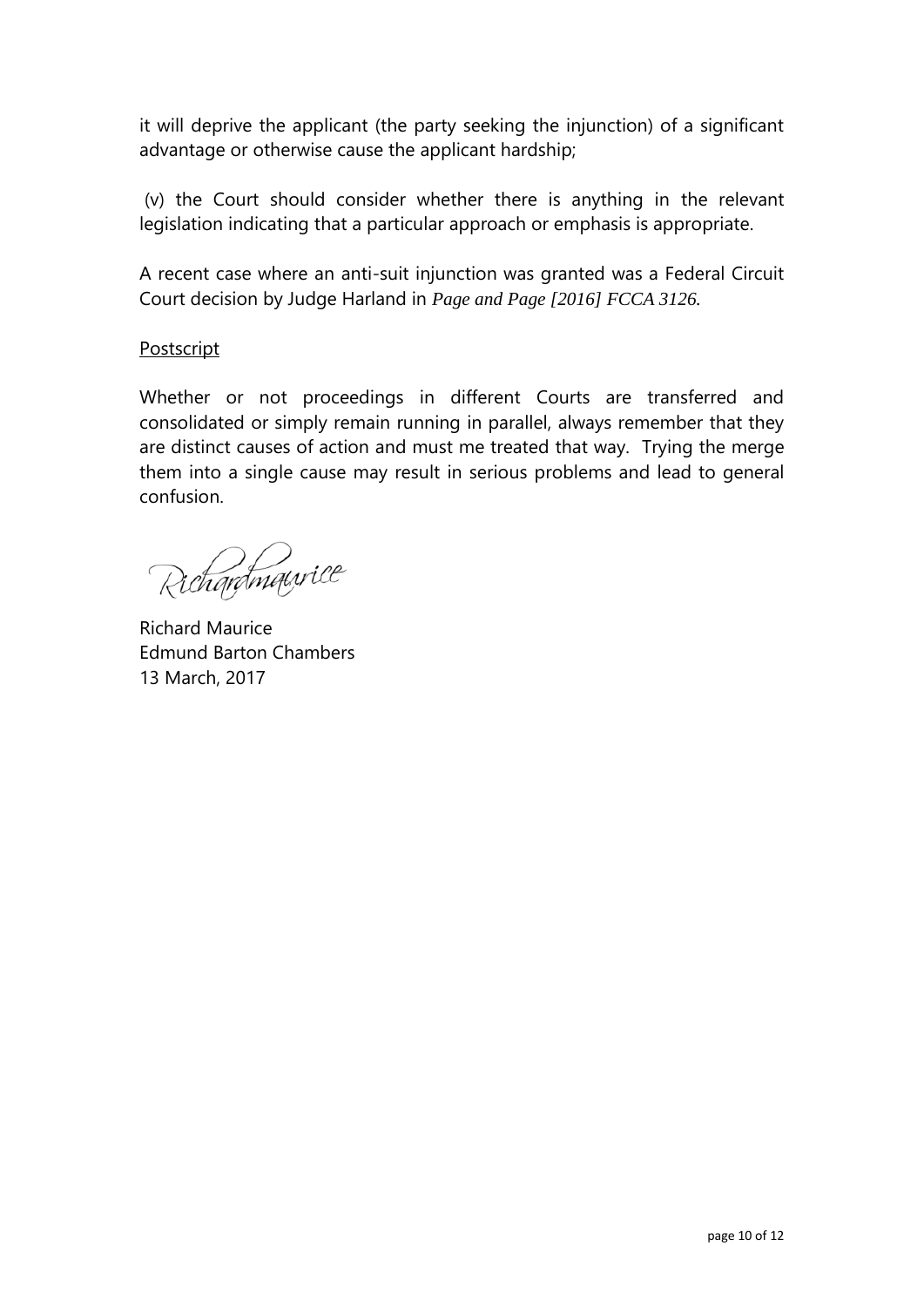Important Authorities referred to in this paper

*Re Wakim, Ex parte McNally (1999) 198 CLR 511*

*Warby and Warby (2002) FLC ¶ 93-091*

*WATERS & DURRANT [2015] FCCA 241*

*RUANE & BACHMANN-RUANE AND ORS (ACCRUED JURISDICTION)* [2012] FamCA 369

*Bankinvest AG v. Seabrook and Others* (1988) 14 NSWLR 711 at 714,

*LL Pty Limited & Dawson* & Ors [2015] FamCA 70

*Vega and Riggs* [2015] FamCA 797

*Voth v. Manildra Flour Mills Pty Ltd (1990) 171 CLR 538*

*Page and Page [2016] FCCA 3126.*